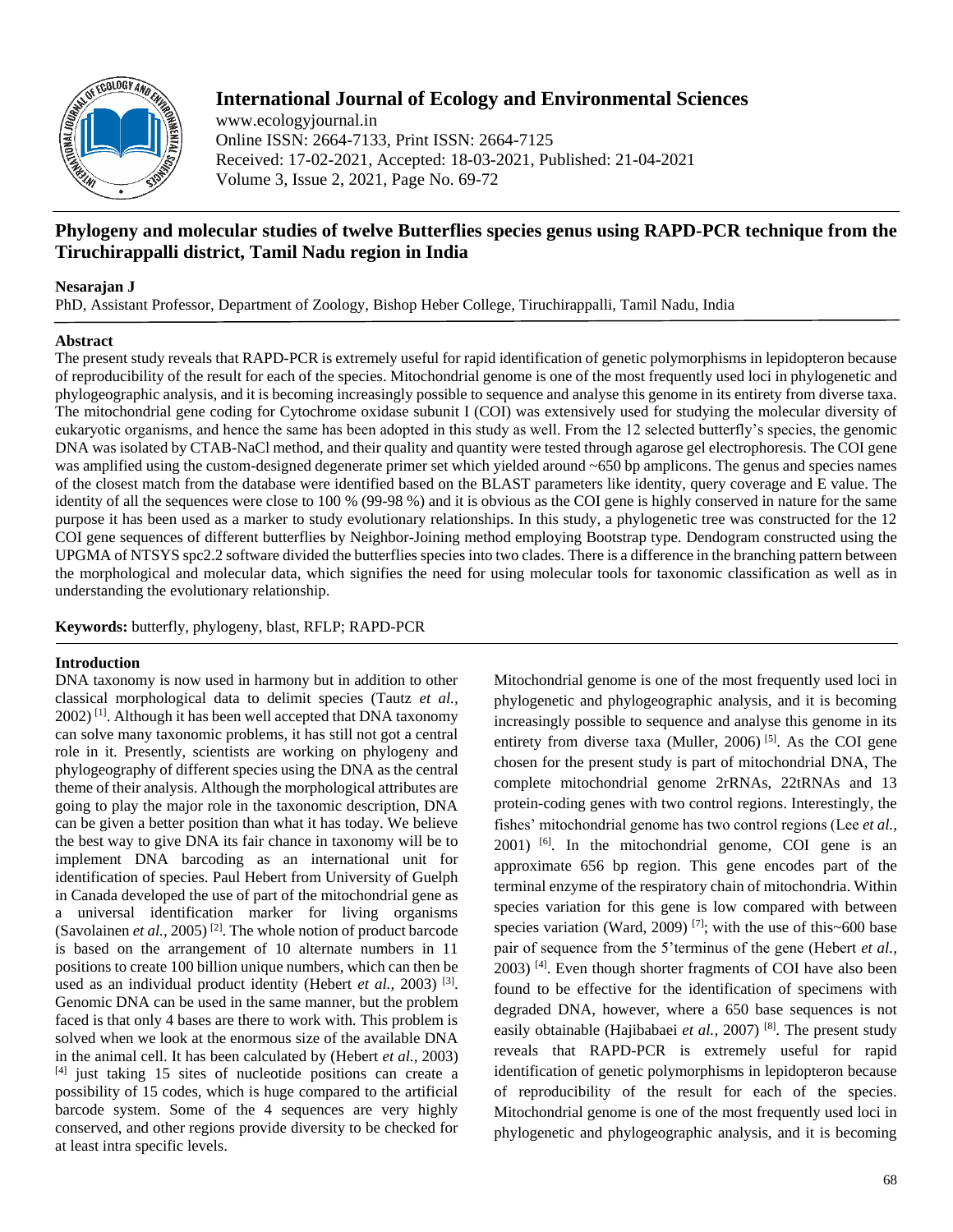increasingly possible to sequence and analyse this genome in its entirety from diverse taxa

# **Materials and Methods**

## **Collection of butterfly species**

The present study twelve different species of butterflies representing five different families were collected by the Bishop Heber College campus, Trichy-17, Tamil Nadu. INDIA. Species identification was made using various field guides and other available literature.

## **Molecular Methods**

#### **DNA isolation and sequencing**

From the 12 selected butterfly's species, the genomic DNA was isolated by CTAB-NaCl method, and their quality and quantity were tested through agarose gel electrophoresis. The gel image (Figure 1) shows the DNA are of significant quality and could be used for any molecular techniques. The approximate concentration of the DNA was calculated to be around 100 mg/ml. All 12 DNA samples were aseptically sealed and shipped to Macrogen Inc. (Seoul, South Korea), where the amplification and sequencing were done. The COI gene was amplified using the custom-designed degenerate primer set which yielded around  $\sim$  650 bp amplicons. The PCR amplicons were purified and then sequenced by the automated DNA sequence employing dyetermination method.

#### **DNA sequence analysis**

The sequences obtained out of sequencing runs were aligned using the CAP3 program. CAP3 program aligns 2 different reads into a single contig based on the overlapping sequences present in both the reads. The obtained contigs were then searched against the non-redundant public database, Nucleotide database of NCBI using the BLAST program. Based on the search results, the end sequences were trimmed to get high quality contigs, which were analysed further.

## **BLAST analysis**

BLAST (Basic local alignment search tool) is a Bioinformatic tool for local alignment which employs different algorithms for identification of sequences similar to that of the query sequences in the database. The sequences given as an input are called query sequences, and the sequences matched from the database are called subject sequences. The genus and species names of the closest match from the database were identified based on the BLAST parameters like identity, query coverage and E value. The identity of all the sequences were close to 100 % (99-98 %) and it is obvious as the COI gene is highly conserved in nature

for the same purpose it has been used as a marker to study evolutionary relationships. The names of the database hits along with their maximum identity match were given results section (Table 2).

## **Submission of DNA sequences in GenBank**

All 12 sequences were submitted in GenBank for public access using the tool Bank It. The release date was chosen as immediate. The accession numbers provided by GenBank for the sequences are tabulated in results section (Table 3).

## **RFLP analysis**

RFLP is a modified method in restriction analysis which employs one or two restriction enzymes to differentiate the given DNA fragments.

## **Multiple sequence alignment**

Multiple sequence alignment (MSA) is a global alignment program where each one of the given sequences is aligned from start to end with all the other sequences. ClustalW algorithm was used for this multiple sequence alignment, which comes as a part of MEGA6 software package.

#### **Phylogenetic analysis**

In this study, a phylogenetic tree was constructed for the 12 COI gene sequences of different butterflies by Neighbor-Joining method employing Bootstrap type.

## **Results**

|  |  |  | Table 1: The selected Butterfly species |  |
|--|--|--|-----------------------------------------|--|
|--|--|--|-----------------------------------------|--|

| Sl. No.              | <b>Common Name</b>  |  |  |  |
|----------------------|---------------------|--|--|--|
| Family: Pieridae     |                     |  |  |  |
| 1                    | Common Grass yellow |  |  |  |
| 2                    | 3 Spot grass yellow |  |  |  |
| 3                    | Mottled emigrant    |  |  |  |
| Family: Nymphalidae  |                     |  |  |  |
| $\overline{4}$       | Lemon pansy         |  |  |  |
| 5                    | <b>Tawny Coster</b> |  |  |  |
| Family: Papilionidae |                     |  |  |  |
| 6                    | Common rose         |  |  |  |
|                      | Common Mormon       |  |  |  |
| 8                    | Crimson rose        |  |  |  |
| Family: Lycaenidae   |                     |  |  |  |
| 9                    | Common Cerulean     |  |  |  |
| 10                   | Forget me not       |  |  |  |
| 11                   | Common Jezebel      |  |  |  |
| Family: Hesperiidae  |                     |  |  |  |
| 12                   | Rice swift          |  |  |  |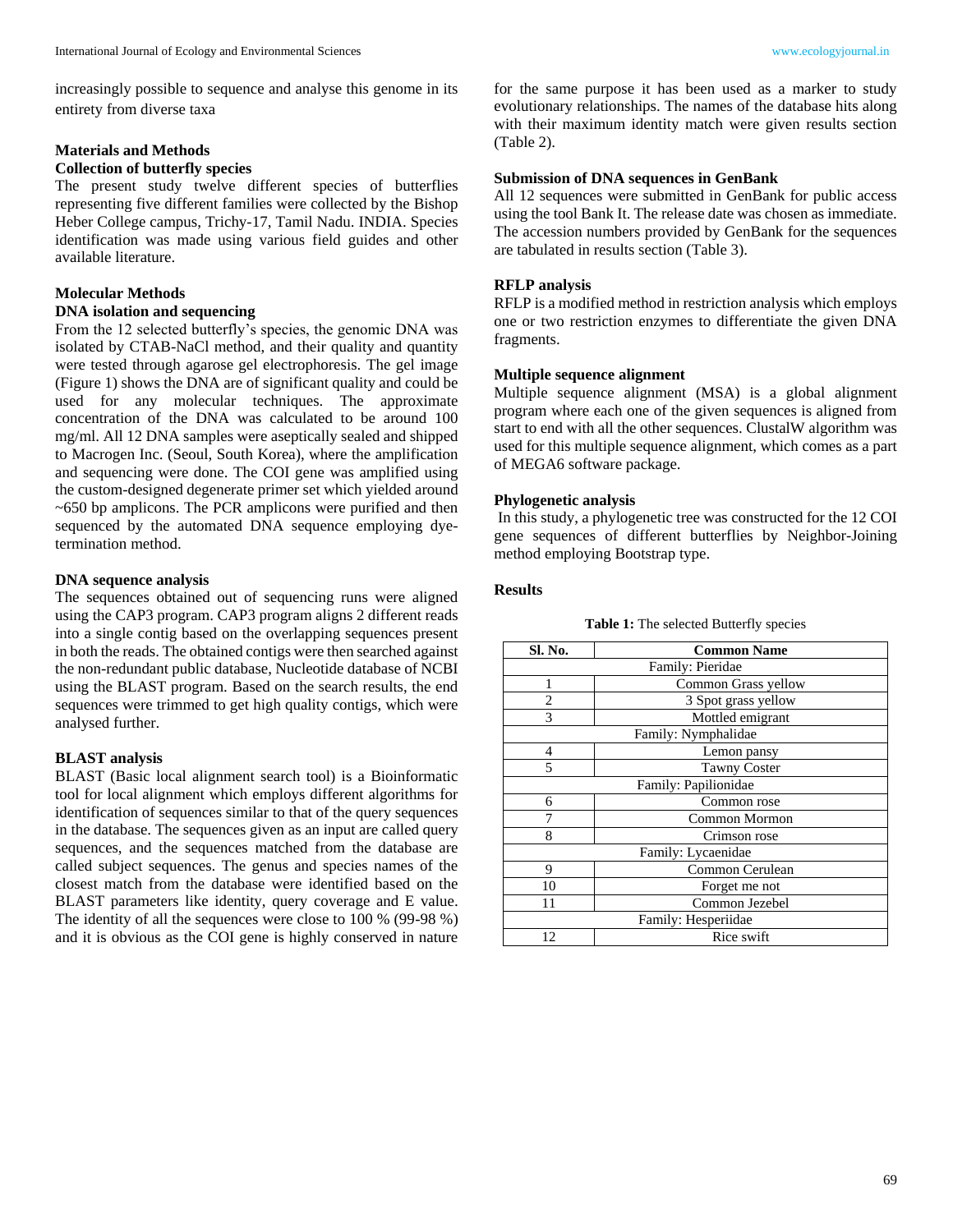

Fig 1: Agarose gel (0.8 %) with genomic DNAs isolated from butterflies

**Table 2:** BLAST analysis

| Sl. No. | <b>Common Name</b>  | <b>Database Hit</b>      | <b>Identity</b> |
|---------|---------------------|--------------------------|-----------------|
|         | Common Grass yellow | Eurema hecabe            | 99 %            |
| 2       | 3 Spot grass yellow | Eurema blanda            | 99 %            |
| 3       | Mottled emigrant    | Catopsilia pyranthe      | 99 %            |
| 4       | Lemon pansy         | Junonia lemonias         | 99 %            |
| 5       | <b>Tawny Coster</b> | Acraea sp.               | 99 %            |
| 6       | Common rose         | Pachliopta aristolochiae | 99 %            |
| 7       | Common Mormon       | Papilio polytes          | 99 %            |
| 8       | Crimson rose        | Pachliopta hector        | 99 %            |
| 9       | Common Cerulean     | Jamides celeno           | 98 %            |
| 10      | Forget me not       | Catochrysops Strabo      | 98 - 99 %       |
| 11      | Common Jezebel      | Delias eucharis          | 99 %            |
| 12      | Rice swift          | Borbo cinnara            | 99 %            |

**Table 3:** GenBank accession numbers for the submitted sequences

| Sl. No.        | <b>Common Name</b>            | <b>Best match</b>           | <b>GenBank</b><br><b>Accession Number</b> |
|----------------|-------------------------------|-----------------------------|-------------------------------------------|
| 1              | <b>Common Grass</b><br>yellow | Eurema hecabe               | KT123299                                  |
| 2              | 3 Spot grass yellow           | Eurema blanda               | KT123300                                  |
| 3              | Mottled emigrant              | Catopsilia pyranthe         | KT123301                                  |
| $\overline{4}$ | Lemon pansy                   | Junonia lemonias            | KT123302                                  |
| 5              | <b>Tawny Coster</b>           | Acraea sp.                  | KT123303                                  |
| 6              | Common rose                   | Pachliopta<br>aristolochiae | KT123304                                  |
| 7              | Common Mormon                 | Papilio polytes             | KT123305                                  |
| 8              | Crimson rose                  | Pachliopta hector           | KT123306                                  |
| 9              | Common Cerulean               | Jamides celeno              | KT123307                                  |
| 10             | Forget me not                 | Catochrysops Strabo         | KT123308                                  |
| 11             | Common Jezebel                | Delias eucharis             | KT123309                                  |
| 12             | Rice swift                    | Borbo cinnara               | KT123310                                  |

# **RFLP analysis**



**Fig 2:** RFLP analysis showing the band patterns of different species

**Legends:** The image represents a typical 2 % agarose gel and the scale bar at the left end denotes the ladder with respective size of the bands. The lanes 1-12 represent individual species in the order as follows: 1.*Eurema hecabe;* 2.*Eurema blanda;* 3.*Catopsilia pyranthe;* 4.*Junonia lemonias;* 5.*Acraea sp*ecies; 6.*Pachliopta aristolochiae;* 7.*Papilio polytes;* 8.*Pachliopta hector;* 9.*Jamides celeno;* 10.*Catochrysops Strabo;* 11.*Delias eucharis;* 12.*Borbo cinnara.*

# **Multiple sequence alignment**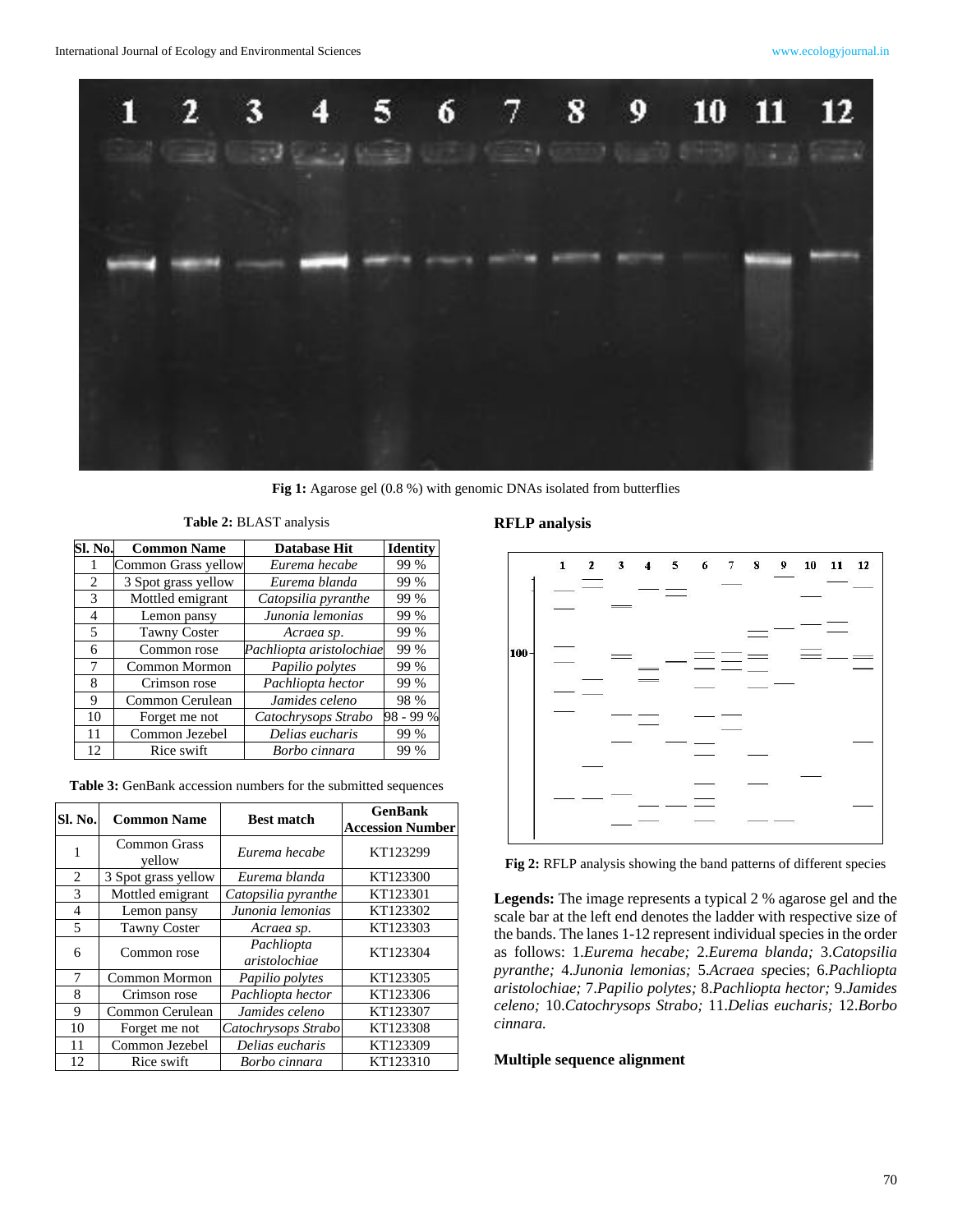

**Fig 3:** Multiple sequence alignment of COI gene sequences from 12 Different butterflies.

#### **Phylogenetic analysis**



**Fig 4:** Phylogenetic tree of the COI gene sequences of 12 different butterflies

# **Discussion**

Phylogenetics deals with the evolutionary relationships or differences between organisms based on their genetic makeup. The difference or relationships are usually represented by a treelike structure called Phylogenetic tree whose branches represent points of relatedness/divergence. The numbers given at the branch points are called as the bootstrap values and the higher value represents more relatedness. For example, both the species of the genus *Eurema* (*Eurema hecabe* and *Eurema blanda*) falls under a same branch and has the bootstrap value of 100. On the other hand, species like *Junonia lemonias* and *Acraea sp* though they belong to the same family Nymphalidae, they are placed under different branches, which explains the differences in their genetic makeup. Similarly, the species *Borbo cinnara* commonly known as Rice swift, which belongs to the family Hesperiidae*,*  has been seen to have close relations with that of *Acraea sp.* of the family Nymphalidae.

In this study, as a representative of each family,  $1 - 3$  butterflies were selected for the molecular phylogenetic studies. DNA was isolated from the butterfly thorax by CTAB – NaCl method with slight modifications. The quality and relative quantity of the DNA were assessed by agarose gel electrophoresis. After destaining, the gel was observed under UV using a gel documentation system, and the image was captured using the attached CCD camera.

The mitochondrial gene coding for Cytochrome oxidase subunit I (COI) was extensively used for studying the molecular diversity of eukaryotic organisms, and hence the same has been adopted in this study as well. Since, the conventional primers failed to amplify the COI gene in butterfly samples, a set of degenerate primers were designed and used for amplification and sequencing. The gene was amplified  $(\sim 650$  bp) and was sequenced by automatic DNA sequencing. Processed sequences were assembled using the Contig Assembly Program version 3 (CAP3). The contigs obtained were compared to the sequences in NCBI database using Basic Local Alignment Search Tool (BLAST).

The processed sequences were then submitted to the GenBank using the submission portal, BankIt for getting accession numbers for each sequence. Phylogenetic analysis was performed using the MEGA6 package. Phylogenetic tree from the multiple aligned sequences were constructed by Neighbor-Joining (NJ) statistical method. Bootstrap type was followed with the number of Bootstrap replications set at 500. Maximum compositelikelihood method was chosen as a default substitution model for the construction of phylogenetic tree. All 12 sequences were aligned primarily with pair-wise alignment followed by multiple alignments. For the alignment of sequences, MEGA6 software package, which employs ClustalW algorithm, was used.

Twelve different species of butterflies representing 5 different families were selected for the molecular diversity analysis. From the 12 selected species, the genomic DNA was isolated by CTAB-NaCl method, and their quality and quantity were tested through agarose gel electrophoresis. The COI gene was amplified using the custom-designed degenerate primer set, which yielded around ~650 bp amplicons. The PCR amplicons were purified and then sequenced by the automated DNA sequence employing dye-termination method. The sequences obtained out of sequencing runs were aligned using the CAP3 program. Nucleotide database of NCBI using the BLAST program. The genus and species names of the closest match from the database were identified based on the BLAST parameters like identity, query coverage and E value. All 12 sequences were submitted in GenBank for public access using the tool BankIt. The release date was chosen as immediate. The accession numbers were provided by GenBank for the sequences.